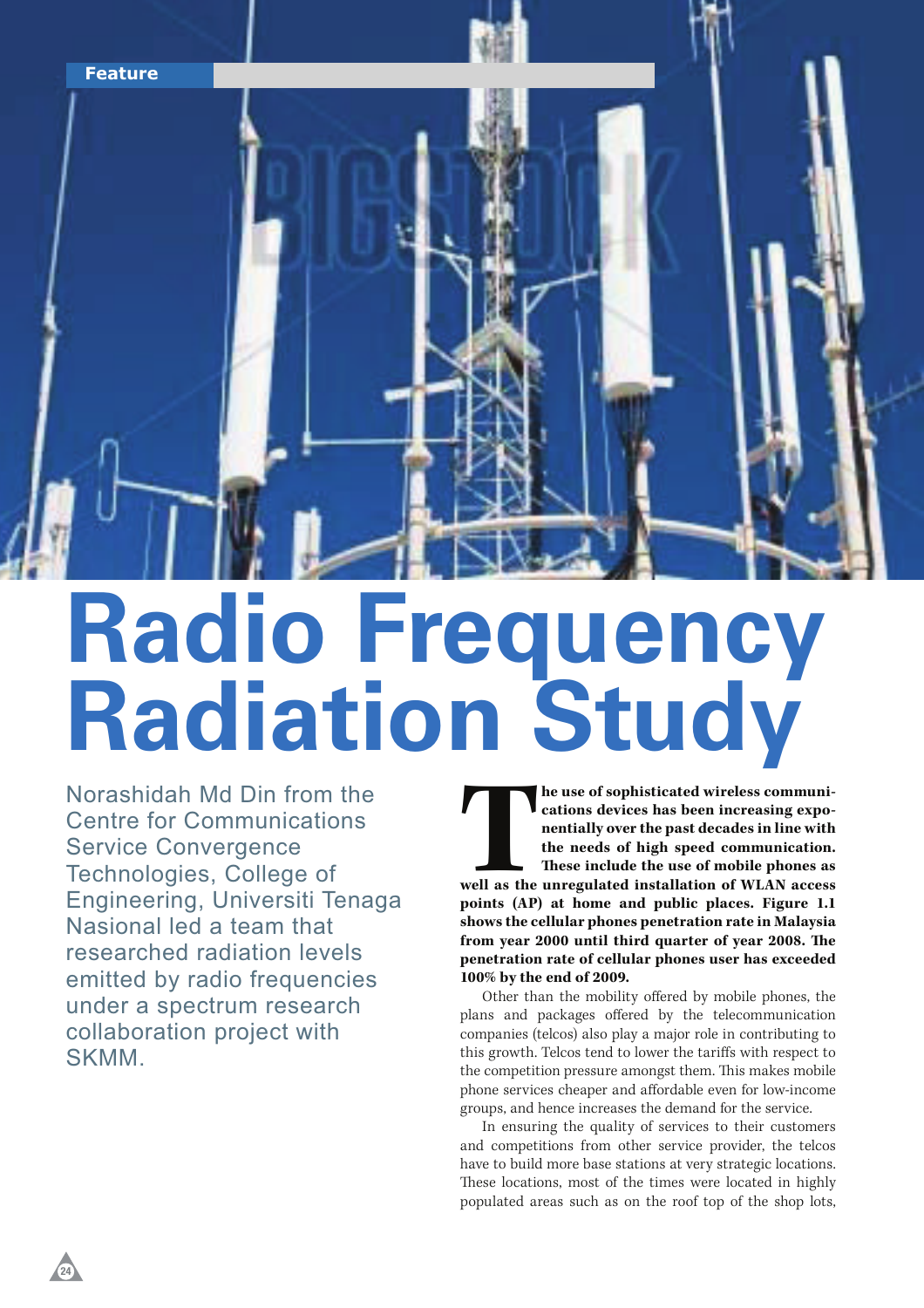#### **Telefon Selular di Malaysia** *Cellular Phones in Malaysia*

| <b>Tahun</b> | Suku                    | Pasca<br>bayar<br>(000)  | Pra bayar<br>(000)      | Jumlah<br>langganan<br>(000)           | Kadar<br>Penembusan<br>(%)        |
|--------------|-------------------------|--------------------------|-------------------------|----------------------------------------|-----------------------------------|
| 2000         |                         | 2,599                    | 2,523                   | 5,122                                  | 21.8                              |
| 2001         |                         | 3,069                    | 4,316                   | 7,385                                  | 30.8                              |
| 2002         |                         | 2.961                    | 6,092                   | 9,053                                  | 36.9                              |
| 2003         |                         | 2,566                    | 8,558                   | 11,124                                 | 43.9                              |
| 2004         |                         | 2,555                    | 12,057                  | 14,611                                 | 56.5                              |
| 2005         |                         | 2,925                    | 16,620                  | 19,545                                 | 74.1                              |
| 2006         |                         | 3,368                    | 16,096                  | 19,464                                 | 72.3                              |
| 2007         | 1                       | 3,392                    | 17,427                  | 20,819                                 | 77.0                              |
|              | $\overline{\mathbf{2}}$ | 3,485                    | 17,734                  | 21,219                                 | 78.2                              |
|              | 3                       | 3,689                    | 18,380                  | 22,069                                 | 80.8                              |
|              | 4                       | 3,905                    | 19,442                  | 23,347                                 | 85.1                              |
| 2008         | 1                       | 4,137                    | 20,116                  | 24,253                                 | 87.9                              |
|              | $\overline{2}$          | 4,451                    | 20,635                  | 25,086                                 | 90.6                              |
|              | 3                       | 4,926                    | 21,236                  | 26,162                                 | 93.9                              |
| Year         | <b>Ouarter</b>          | <b>Postpaid</b><br>(000) | <b>Prepaid</b><br>(000) | <b>Total</b><br>subscriptions<br>(000) | <b>Penetration</b><br>Rate<br>(%) |

**FI** Figure 1.1: Mobile Phone Penetration Rate in Malaysia (Source: SKMM)

apartments or the telcos would build their own base station towers at the edge of the open space such as playing field or parking lots of the shopping complexes. The number of base stations built by telcos in residential areas has raised concerns from the residents about possible radio wave effects caused by these base stations to them.

The communication between mobile phones and base stations involves the exchange of radio signals. The radio link from the phone to the base station is known as uplink, while the radio link from the base station to the phone is known as downlink. The level of these signals is carefully optimised for the network to perform satisfactorily. The areas covered by base stations are usually referred to as cells. However, transmitted signal strength falls off with distance from base stations, and mobile phones require certain minimum signal strength to ensure adequate reception. Due to this, the telcos install more mobile phone base stations to meet the rapidly increasing demand of mobile phone users. Along with the increment in the number of base stations is the public concern on health issues from it.

Several bodies were established internationally to address these issues. These bodies came out with guidelines and standards aiming to allay public fear on the effect of radio frequency radiation. These bodies include International Commission on Non-Ionizing Radiation Protection (ICNIRP), Institute of Electrical and Electronics Engineers (IEEE), the National Radiological Protection Board (NRPB) in the United Kingdom, Industrial Technology Research Institute (ITRI) of Taiwan, the Australian Radiation

Protection and Nuclear Safety Agency (ARPANSA) and many more.

# **Standardisation And Exposure Guideline**

Different institutions have different standards in assessing the exposure levels. These institutions include ICNIRP and IEEE. Normally, countries will adopt the standards advised by these bodies. Figure 1.2 shows standards adopted by countries around the world. Most European and Asian countries adopt the standard set by ICNIRP. The International Telecommunications Union (ITU) recommends the adoption of ICNIRP standards for countries without such regulations.

#### **ICNIRP Standards**

ICNIRP standard is explained in "Guidelines for Limiting Exposure to Time-Varying Electric, Magnetic, and Electromagnetic Fields (up to 300 GHz)", published in 1998 [5]. The document aims to establish guidelines for limiting electromagnetic field exposure that will provide protection against known adverse health effects. Figure 1.3 shows the graph of ICNIRP

standard for both occupational environment and general public exposure. The maximum exposure limit (MPE) varies according to the frequency.

The black coloured line illustrates magnetic field limit in ampere per metre (A/m) and the red coloured line illustrates electric field limit in volt per metre  $(V/m)$ . The blue coloured line illustrates the power density in milliwatts per square centimetre (mW/cm<sup>2</sup>).

#### **IEEE Standards**

IEEE standards is explained in "IEEE Standard for Safety Levels with Respect to Human Exposure to Radio Frequency Electromagnetic Fields, 3 kHz to 300 GHz", C95.1-2005 document. The document provides the recommendations to protect against harmful effects in human beings exposed to electromagnetic fields in the frequency range from 3 kHz to 300 GHz, for both the general public and occupational exposure. Figure 1.4 shows the graph of IEEE C95.1-2005 standard for general public exposure. The maximum exposure limit (MPE) also varies according to the frequency.

The black coloured line illustrates the magnetic field limit in Ampere per metre (A/m), while the red coloured line illustrates the electric field limit in Volt per metre  $(V/m)$ ; and where applicable, the power density limits in watts per square metre  $(W/m^2)$  is illustrated in blue line.

IEEE C95.1-2005 standard is a revised version of IEEE C95.1-1991. Both ICNIRP and the new IEEE standards have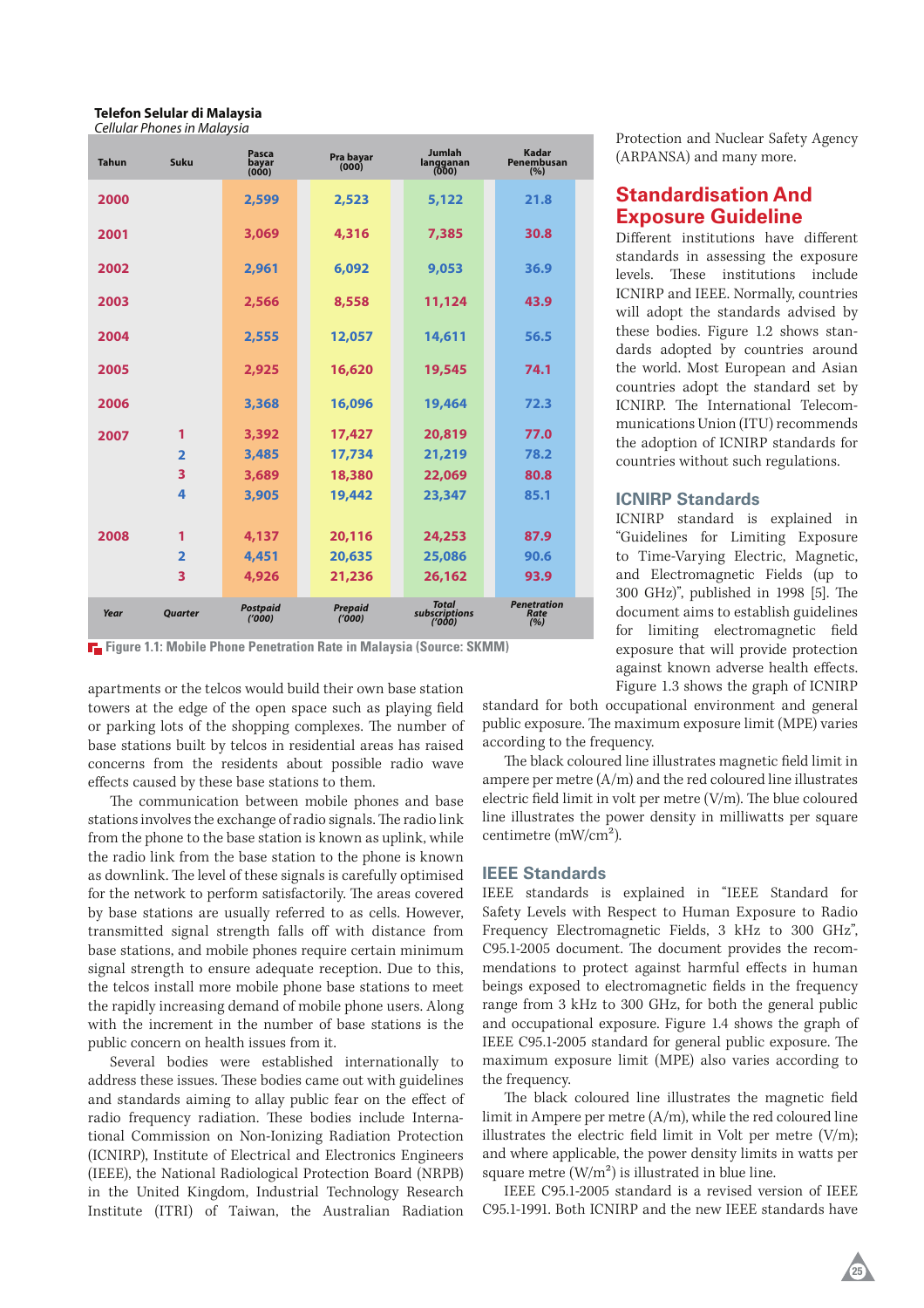

**IC** ICNIRP Standards for Occupational and General Public **ICC ICEE C95.1-2005** Standards for General Public



relatively small difference, and are identical at frequencies used in mobile telecommunications systems. The revised C95.1 standard was harmonised with the ICNIRP standard in 2005. The process of global harmonisation of RF standards was supported by the Mobile Manufacturers Forum (MMF) which will benefit both the consumers and manufacturers of wireless devices and regulators.

#### **RFR Study In Other Countries**

A number of studies have been carried out to study the amount of Radio Frequency Radiation (RFR) emission from the Wireless Local Area Network (WLAN) and mobile phone base stations and to identify potential health risk caused by RFR from WLAN and mobile phone base stations. Result of the study carried out by the NRPB at 20 mobile phone base station sites selected in random from a group of 3000 that has a low antenna height and radiated low power in United Kingdom concluded that the members of public would not be exposed in excess of the ICNIRP guidelines whilst standing on the ground at any of the sites.

A study carried out by the ARPANSA on the RF electromagnetic emission (EME) levels in the vicinity of mobile phone base stations in 14 sites in Australia concluded that the average RF exposure level from mobile phone base station was considerably less at  $0.0016 \mu$ W/cm<sup>2</sup> as the limit of power flux density is  $200\mu\text{W/cm}^2$ . In Poland, where the maximum permissible power density value is 0.01 mW/ cm2 at relevant base station frequencies, measurement of electromagnetic field (EMF) in the surrounds of 20 mobile phone base stations showed that admissible EMF intensities at the level of people's presence, in existing buildings, in surroundings of base stations and inside the buildings with antennas, were not exceeded.

A study carried out by the Somerset Scientific Services to assess the RF exposure level from two WLAN in use at county schools in the UK indicates that the exposures are well within the ICNIRP standard. The Office of the Telecommunications Authority (OFTA) of Hong Kong had carried out measurements to assess the RF exposure level emitted by WLAN Access Points (APs) from September 2007 until October 2008. The report states that the exposure level at

measured locations range from 0.03% to 0.3% of the limits recommended by ICNIRP.

#### **RFR Study In Malaysia**

In Malaysia, several measurements had been carried out for base stations by the Malaysian Insitute of Nuclear Technology (MINT) and Universiti Islam Antarabangsa Malaysia (UIAM). This research complements the measurements with updated findings for the base station based on the measurements carried out in year 2008. The RFR emission for WLAN however, has not been investigated in Malaysia and our attempt will be the first of its kind.

# **WLAN Measurements in Kuala Lumpur and Johor Bahru**

The methodology for measuring the RFR from WLAN was developed based on best practices in ICNIRP and IEEE. Field measurements were instrumented using broadband isotropic RF metres positioned at approximate heights of 1 metre and 1.5 metre. RF metre positioning is adjusted within the location to get the optimum reading. At the maximum reading spot, Wireless LAN spectrum analyser (WLAN SA) with antenna was used to span the frequency for WLAN, i.e. 2.4GHz – 2.5GHz and measurements were recorded for every 6 minutes up to 24 minutes. Generally, popular locations, whereby the concentration of Wi-Fi hotspots and users are high, were selected for RFR measurements. In Kuala Lumpur's Golden Triangle, the measurement sites identified were Suria, KLCC; SOGO, Kuala Lumpur; and Low Yat Plaza. Measurement sites selected at Johor Bahru were City Square Johor Bahru, McDonald's Jalan Skudai, Danga City Mall, Jaya Jusco Taman Universiti and also The Zon. Based on the broadband measurements made at the 8 sites, SOGO was found to have the highest recorded WLAN radiation in the area with electric field strength of 0.00303  $\mu$ W/cm2 in Kuala Lumpur. Whereas, McDonald's Jalan Skudai was found to have the highest recorded WLAN radiation in the area with electric field strength of 1.015  $\mu$ W/cm2 at Johor Bahru. When compared, the highest recorded reading made during the study was far below the MPE standard set by the international bodies like ICNIRP, i.e. 0.2mW/cm2.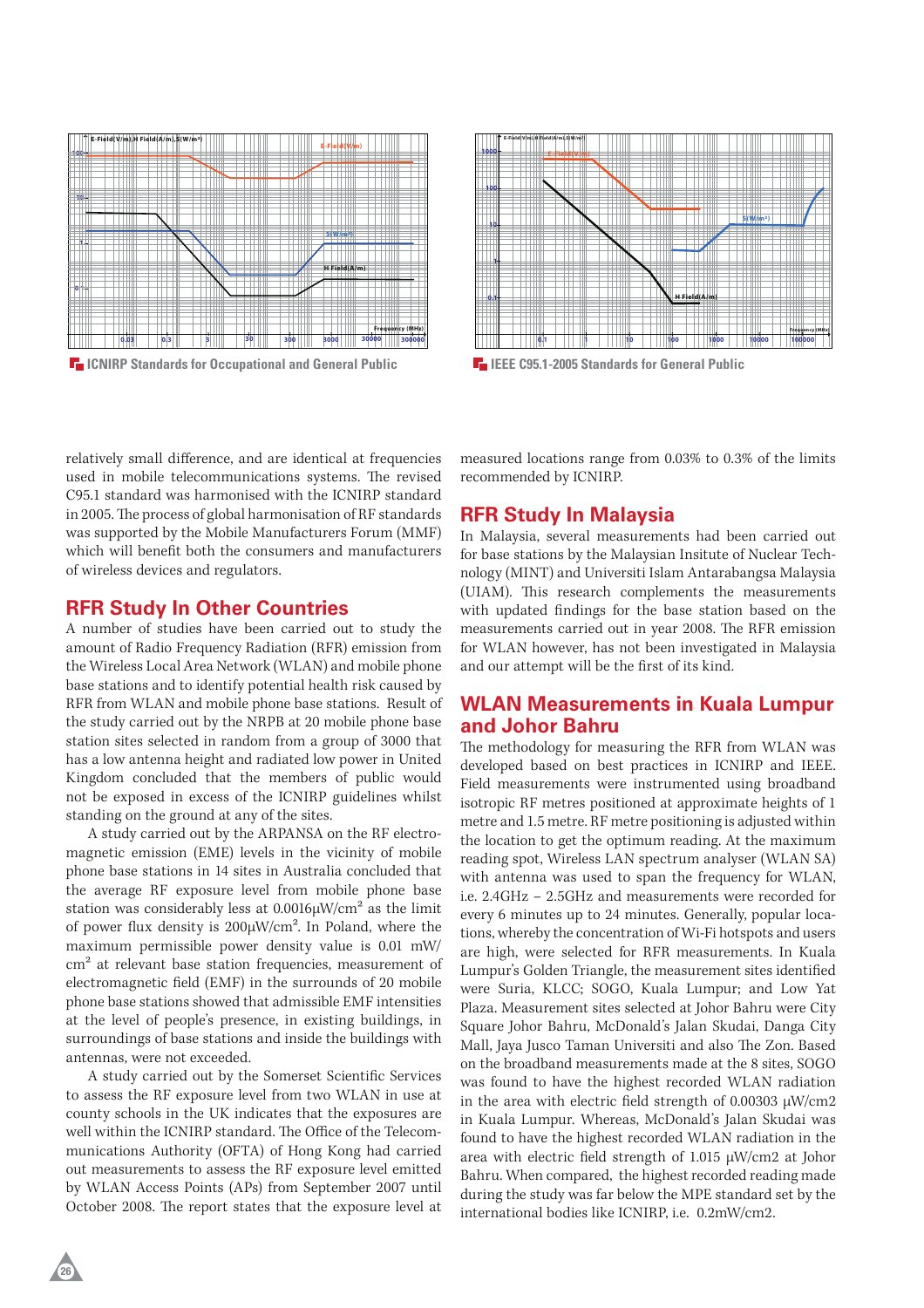

**One of the sites and measurement grid points made of the site**

## **Base Station Measurements in Kuala Lumpur and Johor Bahru**

RFR from base stations measurement methodology was also developed based on best practices from other countries and institutions such as ICNIRP and IEEE. Measurements were conducted using broadband isotropic RF metre at height of 1.5 m above ground level, which is about the height of an average human and the electric field strength metre was set to max-hold mode for six minutes. The results were then compared to the lowest maximum permissible exposure set by ICNIRP (0.2 mW/cm2) to emulate worst case scenario. Narrowband measurements were carried using Advantest U3741 spectrum analyser when the reading at a point exceeds 0.2 mW/cm2 or at the point that gives the highest reading at the each site.

A total of ten sites, five located in Kuala Lumpur and another five in Johor Bahru, were selected for measurement. Base stations identified at Kuala Lumpur were at Wisma Lim Foo Yong, Lorong Datuk Sulaiman, Jalan Pandan Indah, Jalan Wangsa Murni and Jalan Pandan Ilmu. Base sations identified at Johor Bahru were at Jalan Kuching, Restoran Taat, Johor Tourist Information Center, Jalan Wong Ah Fook and Hotel A. The highest recorded reading using the broadband measurement was at Hotel A, which is 0.004331  $mW/cm<sup>2</sup>$ . The results show that the radiation levels for all 10 sites are below the maximum permissible exposure set by ICNIRP of 0.2mW/cm2.

## **Health Concerns**

New telecommunications technologies have been introduced without full provision of information about their nature and without prior discussion within the scientific community about possible consequences for health. The average output power from the antennas of digital mobile phones is lower than that from earlier analogue models, but the maximum powers are greater, the exact patterns of radiation are different and these differences might influence

their effects on people. As the costs of mobile phone technology have fallen, their use has increased dramatically and the overall levels of exposure of the population as a whole have therefore increased.

Radiofrequency radiation from wireless communications facilities has become a large public health concern in many countries of the world. People are not only concerned about the growing weight of scientific evidence linking health effects to mobile phone use, they are increasingly worried about chronic, low-level exposure to base stations or cell sites.

In the last 40 years, there are numerous studies on health effects caused by electromagnetic energy (EME) radiated by mobile phones, base stations and other RF transmitters. These health effects can be divided into two: thermal and non-thermal effects. Several factors have been taken into account in the studies on health effects by EME sources such as the level of exposure (i.e. power density), frequency and the duration of exposure (short and long term exposure).

Lab tests were carried out on animals such as rats, rabbits, dogs, guinea pigs, etc. The animals were exposed to various factors as stated above. Among the effects studied were hyperthermia and gross thermal effects, effects on the eyes, endocrine and nervous system, effects on reproduction and development and so forth.

As for the effects on human, studies were carried out on personnel involved in installing, maintaining and repairing RF devices. Among the effects studied were possible effects on the eyes, effects on reproduction and development and cardiovascular effects. Weak non-ionizing radiation, such as that from mobile phones, mobile phone base stations and Wi-Fi has been shown to have biological effects, ranging from changes in brain function to the exacerbation of allergies and the induction and promotion of cancer.

A number of scientific studies have investigated possible health effects of mobile phone radiations. These studies are collected and reviewed by scientific committees at the World Health Organisation (WHO), ICNIRP and other